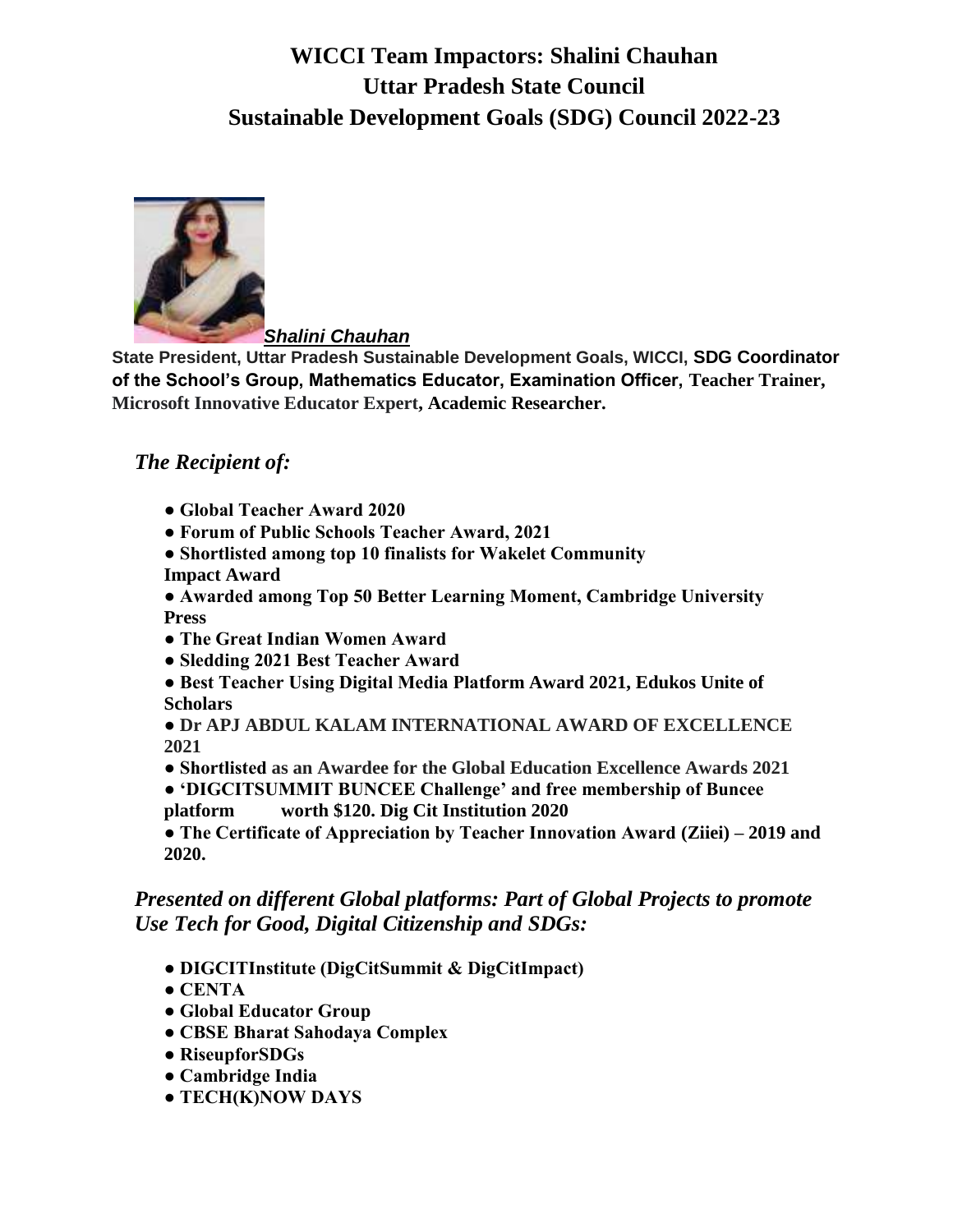- **Serious Play, USA**
- **IIU-ICCC International Conference on Climate Action and SDGs SDG 7, 2021**
- **DevFest UK & Ireland 2021**
- **OrangeSlates**

**● Guest Expert at Bodhi International School, Jodhpur as a resource person for session on 'Eliminating Math Phobia' 2020**

- **Expert Panellist with 'Cambridge University Press' on the topic 'In**
- **Optimum use of teaching and learning resources in online classes.' 2020**
- **Chief Guest: Delhi Public School, Nashik on National Mathematics day. 2020**
- **Chief Guest: Seth Anandram Jaipuria School, Gender Equality ( SDG 5) Assembly 2021**

 **●** *Panelist with The Tales of HumanKind in the Summit 2021 on climate Action SDG 13 2021*

## *Ambassador for Sustainable Development Goals:*

- **SDG Choupal Ambassador**
- **Member of SDG CORE Committee of her School**
- **SDG Coordinator of Indirapuram Group of Institutions**
- **TEACH SDGs Cohort 5 Ambassador**
- **Global Impactors Cohort 1 Ambassador**
- **T4 Ambassador 2020**
- **T4 Country Ambassador 2022**
- **A part of NGOs to promote SDG 4 & 5**

#### *Ambassador for Online Tools:*

- **3DBear Ambassador**
- **MIE (Microsoft Innovative Educator)**
- **MIEE (Microsoft Innovative Educator Expert)**
- **Flip grid Certified Educator**
- **Wakelet Ambassador and Leader**
- **Buncee Ambassador**
- **Nearpod Certified Educator**
- **Adobe Empowered Educator**
- **Quizizz Game Changer certified educator.**

#### *Contributed to papers on SDGs and Articles:*

- **Cambridge TOT community**
- **The Peeper Times**
- **Highr\_TeacherEd**
- **Edukos Unite of Scholars Magazine**
- **TrailBlazer**

## *Chapters Published:*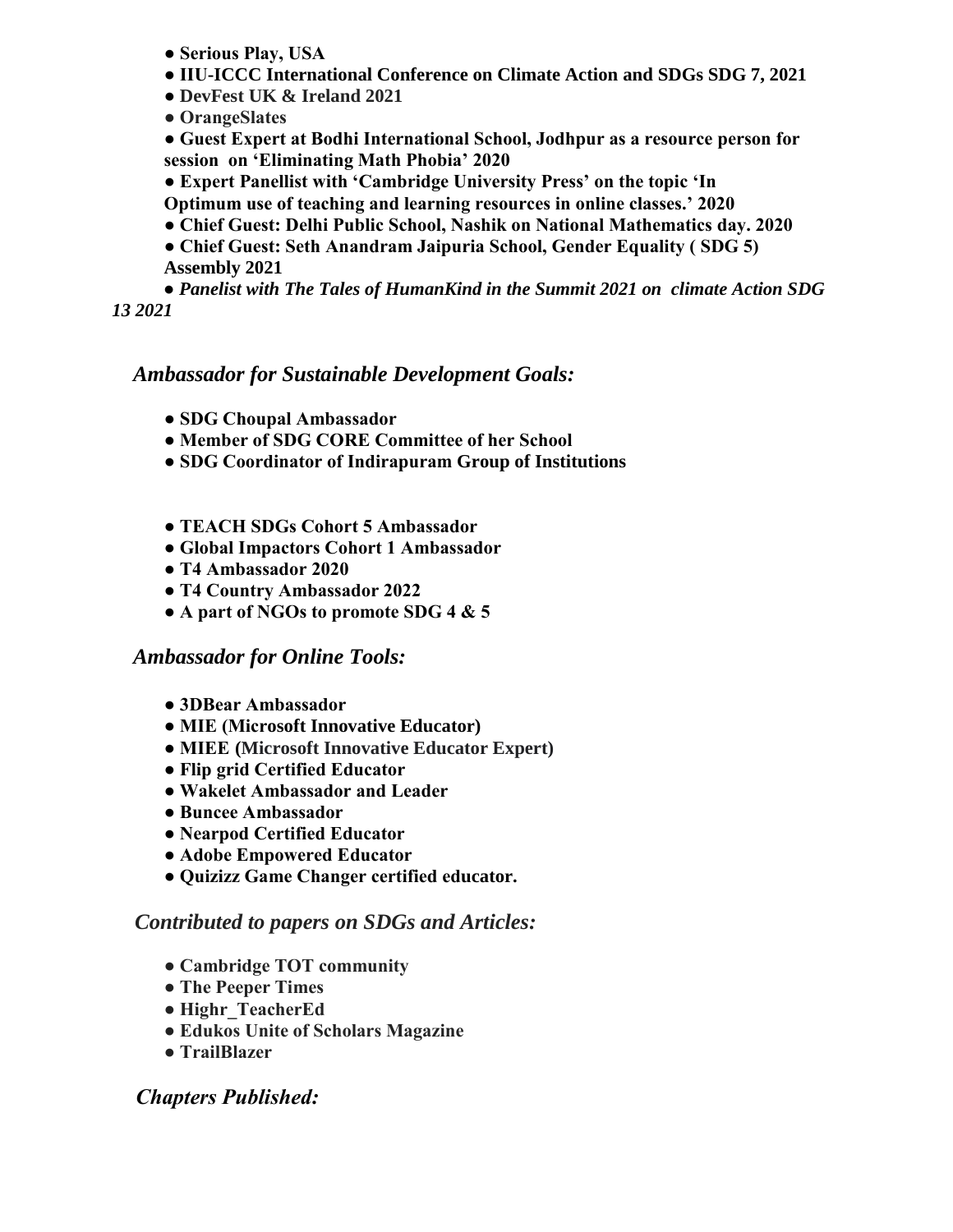**● 'Fostering Sustainability through Education: My experience and Road ahead.'**

**● Presented Paper on 'How will online collaboration tools (jamboard, padlet and flipgrid,) enhance student attainment in mathematics in remote learning? (for students aged 10 - 11 years)'**

**● 5 reasons to integrate the Sustainable Development Goals into curriculum**

#### *Chapters written: (to be published):*

- **'Empathy-Driven Interventions for Fostering Mathematical Thinking among School Learners'**
- **SGDs 4 & 5: White book by Educators.**
- **How to foster mathematical thinking and problem solving among learners through Multiple Intelligence.**

### TEAM IMPACTORS



**Mrs. Tarveen Bakshi: Vice President**

A Passionate, Positive, Self-motivated, nature loving and Innovative educationist with competence to create an intellectually challenging environment by critical observation, active thinking and problem solving approach. *Working as* Senior Incharge Academics at Indirapuram Public School Indirapuram. believing every action counts and together we can bring a BIG change!!

## **COMPETENCY**

- · To provide Leadership, Inspiration, and Motivation and Team work to the school community
- Capable of bringing a paradigm shift in the school environment and teaching methodologies to empower students to become globally aware citizens.
- · Have incorporated best teaching pedagogies to promote Project based learning, IT enabled learning, Interdisciplinary projects etc.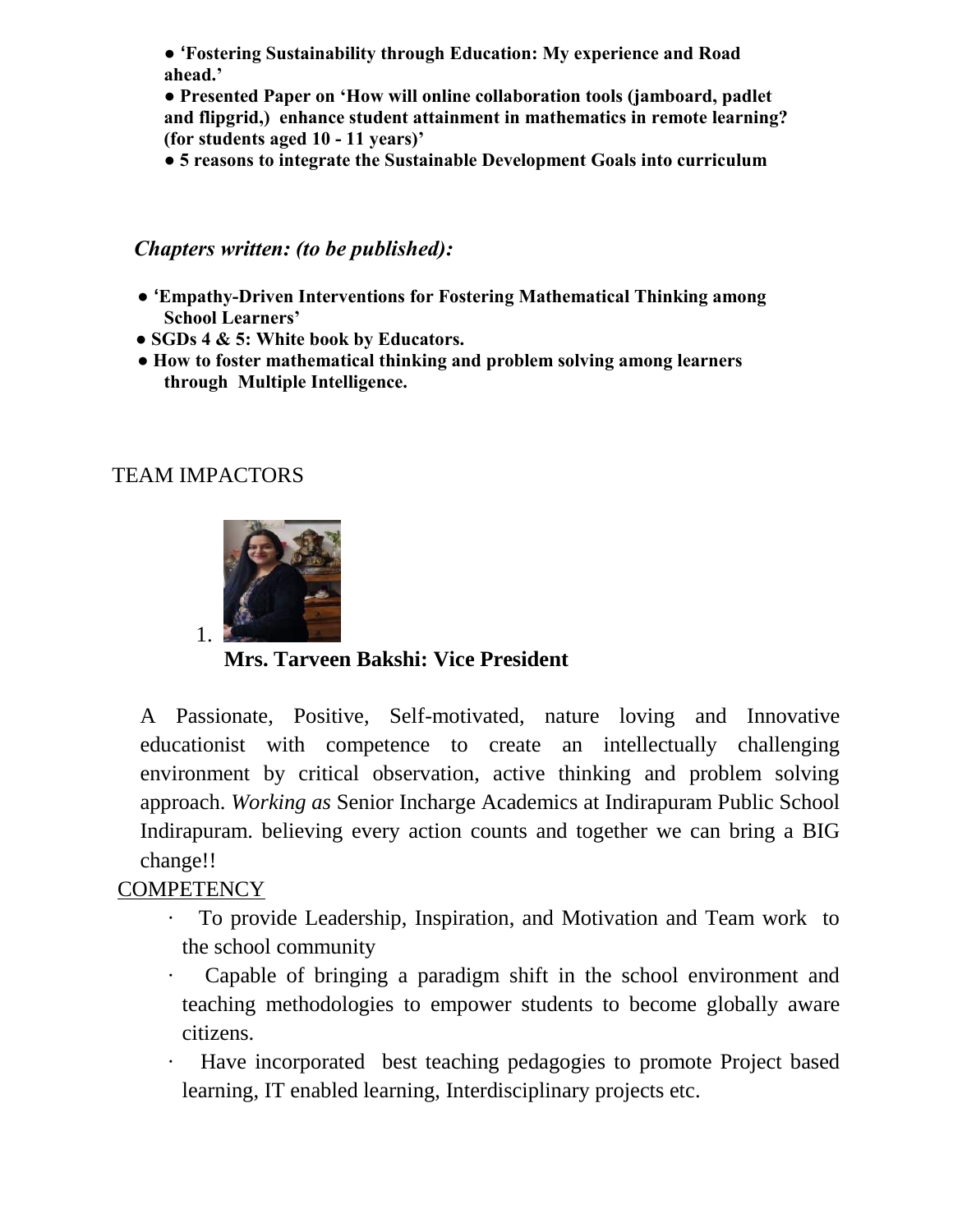- · Created means to incorporate core skills like critical thinking & problem solving, communication & collaboration and digital literacy in teaching
- · Provide vision, leadership and strategic direction for smooth functioning of the school and efficient delivery of scholastic and co- scholastic programs
- Well versed with standard administrative and operating procedures, processes and regulations governing CBSE schools
- · An effective communicator with Intra and Inter personal skills.

## VISION FOR SDG:

*"Healthy World for all!! Not a Right but a Responsibility of all"* She believes joining the league, to contribute wholeheartedly to a better world for

tomorrow. Reaching to individuals , motivating to change lifestyles, making each one contribute in their special way!



**Mrs. Suruchi Goel** is a Digital marketing and strategy Consultant with an experience of 8 years in the industry now. During this time she has worked with Digital giants and tech leaders like- Google, GroupM, Publicis and Adobe. Have managed some of the biggest clients and industry leaders - Volvo, LG, Samsung, Huawei, Rummy CIrcle, MMT, Grofers, Pancheel Realtors.

She has a rich knowledge of Programmatic landscape with all formats of creatives like Audio,Video, Display, Native and others.

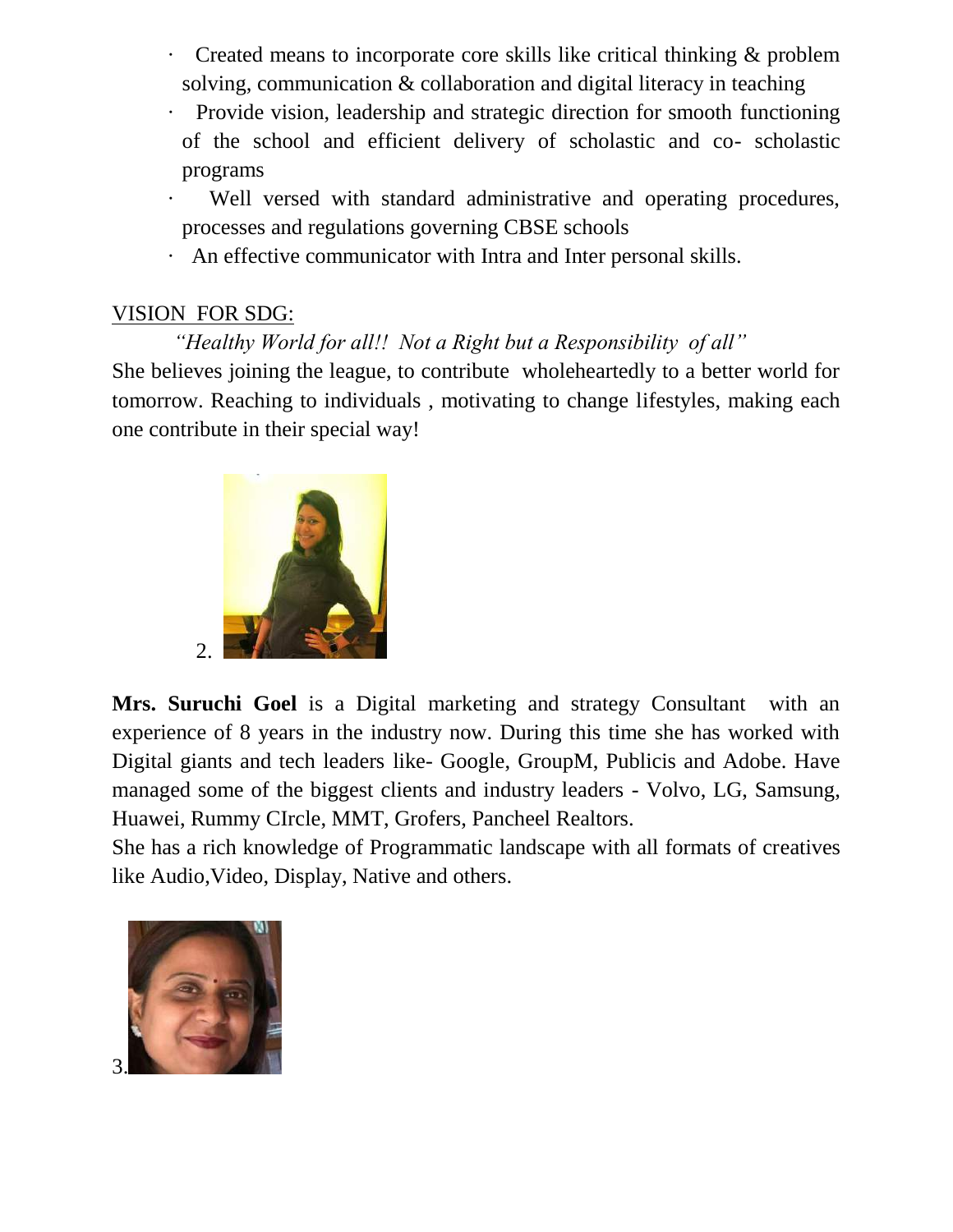**Mrs. Pooja Vohra** is PGT Biology and working at Indirapuram Public school Indirapuram Ghaziabad. She has 21 years of teaching experience. Education-N.T.T, B..ed , M.Sc.(Gold Medalist, Kanpur University).Proficiency in MS Office (Ms Word, Ms. Excel , Ms. Power point). We envisage a world in which every country enjoys sustained, inclusive and sustainable economic growth and decent work for all.



**Mrs. Neha Sharma** is an educator by profession having an experience of 10 years in the field of education. Currently she is working with Indirapuram Public School, Indirapuram as PRT English and Subject Coordinator. She has also been associated with The Indirapuram Evening School (TIES) for the underprivileged children as coordinator and teacher. Born and brought up in Ludhiana, Punjab she completed her Bachelor in Arts degree in 2004 and B. Ed in 2011 from Panjab University. For her professional growth and learning she has undertaken various workshops to keep updated with the new digital technologies and tools used in teaching. She is also a certified Career Coach and has been quite successful in handling behavioral issues through counselling. She is passionate about working towards Women Empowerment and to contribute more towards the society she ardently wishes to be a part of this organization for the upliftment of women. She understands and quiet well relates to the diverse groups and works effectively as part of a team. Her empathic abilities and sensitivity towards the emotions of others makes her suitable for this task.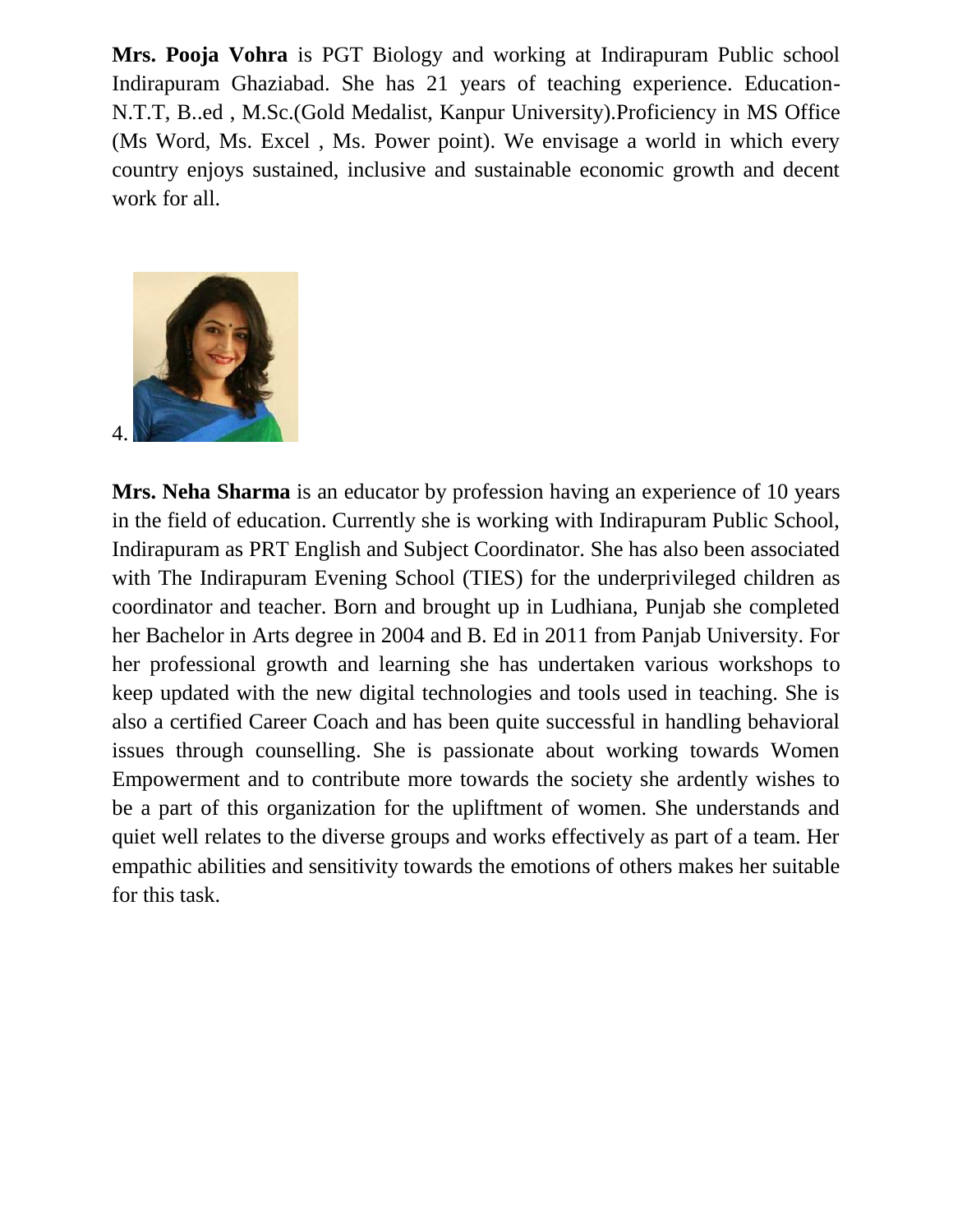

**Mrs. Parminder Kaur Sharma** being a multifaceted personality, is a Banker by profession, Engineer by qualification and a Writer by passion.

She has been working in a public sector Bank for the last more than 18 years and her love for writing has turned her to a blogger and a Best Selling Author with both fiction and non-fiction books to her credit. Through her books and blogs she emphasizes the importance of core human values- that is love, peace and gratitude. A believer of - "A healthy mind resides in a healthy body", she maintains an active lifestyle being an enthusiastic runner and a half-marathoner.She is a proud recipient of The SuperWomen Award-2021 by Forever Star India Awards. She is also a doting mother of two beautiful souls. Her ambition is to create a positive impact in the society through her words and actions.



**Mrs. Shaloo Kaushik**

She is a passionate, hard-working person. She has done her Master in (English) and trained in Phonics. She has been associated with education for more than 20 years now. She is working as an In-charge of pre-primary in Indirapuram Public School. She is progressive and wants to work for society by working for the people. She believes that if you want to change society you have to bring in the change yourself. She firmly speculates that sustainable development goals can fetch the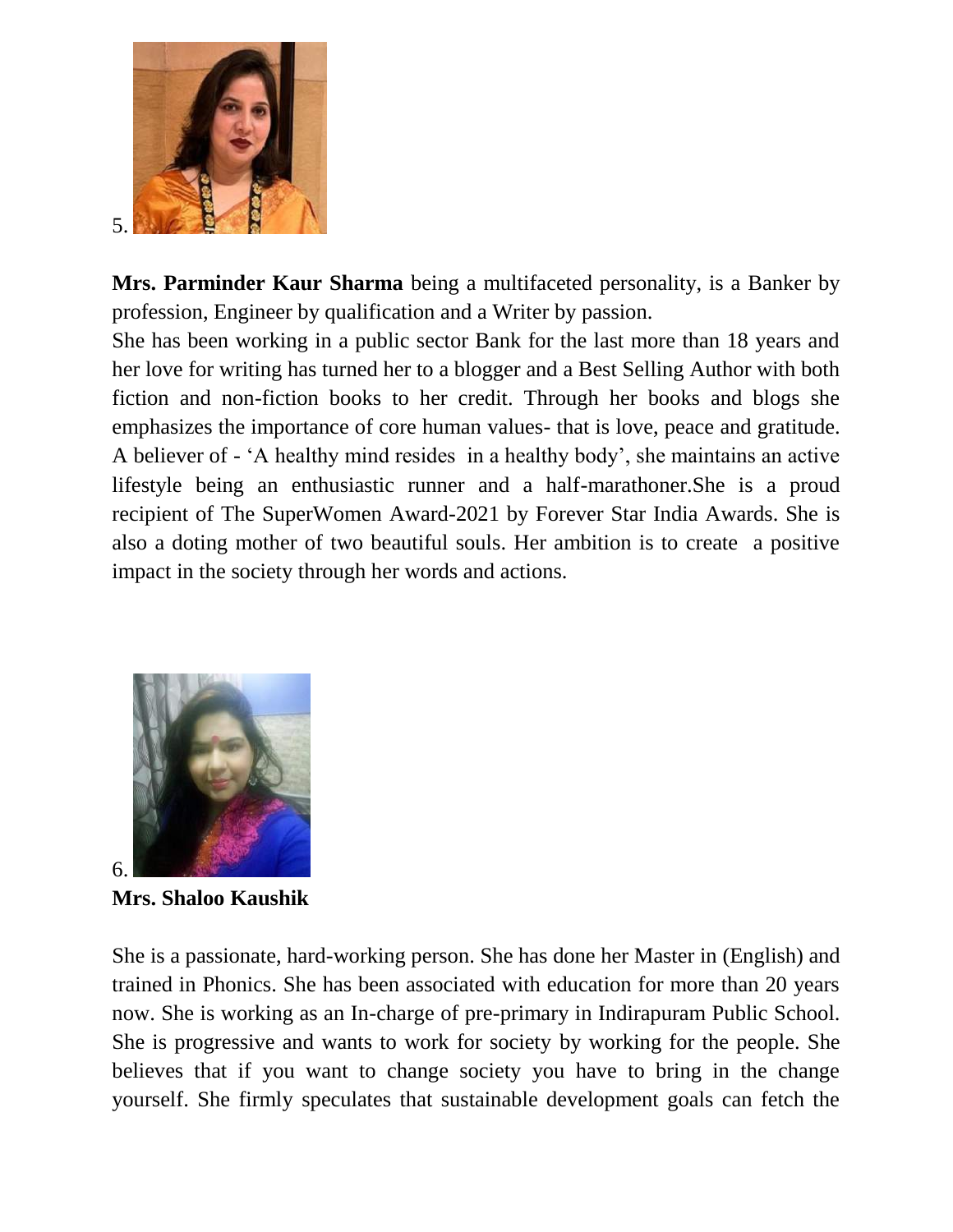requirements of the 21st Century by educating the nation and women play a significant role in instilling these values from the beginning in their children. She loves music and believes that it provides you with the endurance the world requires.



**Mrs. Poonam Singh**

She is a passionate, sincere and hard-working person. She has done her Master in (History), B.Ed, NTT and trained in Jolly Phonics. She has been associated with education for more than 21 years now. She is working as pre-primary teacher in Indirapuram Public School. She is progressive and wants to work for society by working for the people.

She is an active member of Lioness Club Indirapuram( earlier member of board and handled Public Relation)and worked for many projects Like Hunger drive, plantation, girl education, women health camps and won "Karmath Sadasya" award. She believes that if you want to change society you have to bring change in yourself.



**Mrs. Vijaylaxmi Garg**

A Cambridge Teacher, dedicated, resourceful and goal-driven professional educator with a solid commitment to the social and academic growth and development of every child. Experienced in teaching since 10 years. Currently working with Cambridge International school. Have qualified an MA in English, Hindi and History. Have qualified B.Ed and CTET .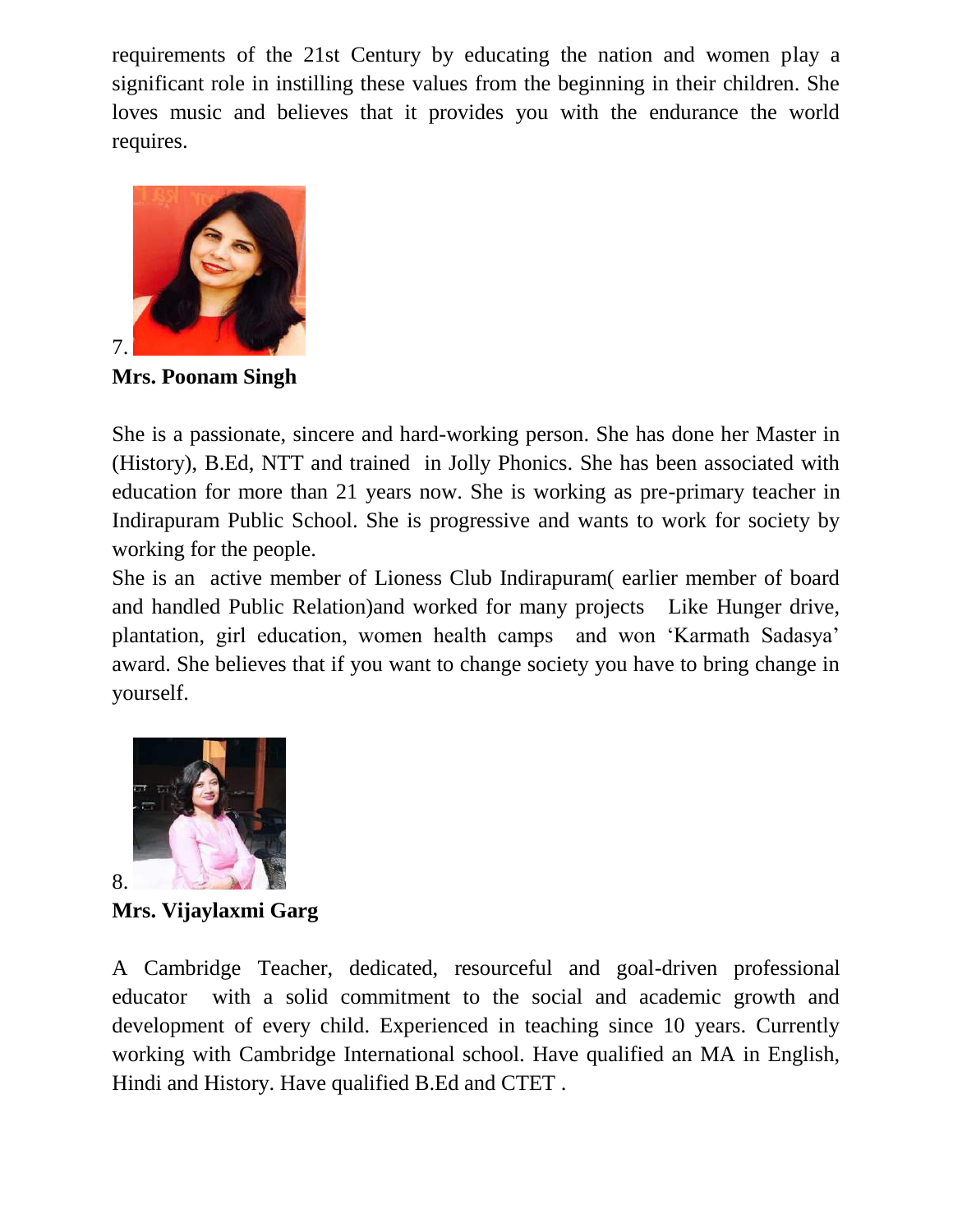Proven ability for discovering students' varying learning styles, ensuring each student"s unique academic needs are met. Encouraging educator who offers plenty of positive reinforcement to maintain a calm and controlled classroom. Wellrounded with exceptional communication, interpersonal, organizational, and problem-solving skills.



**Mrs. Pooja Tandon**, a passionate educator. She is currently working with Indirapuram Public School as a Social Science teacher. She is a dedicated teacher, a sincere and hardworking individual with lot of positive attitude. She would like to be a member of the SDG council as she thinks it will give me a wonderful opportunity to connect with society and do something for the benefit of society . As a teacher She has a social responsibility also which might be fulfilled by this endeavor. Moreover, She feels it will be an enriching learning experience for me too.



Mrs. Rakhee Singh is a positive person who has an enthusiastic outlook on life. She has done her Masters in Economics and in Computer Application .

She has been associated with education for more than 22 years now. She is working as Computer Science teacher in Indirapuram Public School. She is someone who always implements effective behavior management processes in the classroom and strive herself on an ability to continually develop both personally and professionally."

She wants to work in these areas: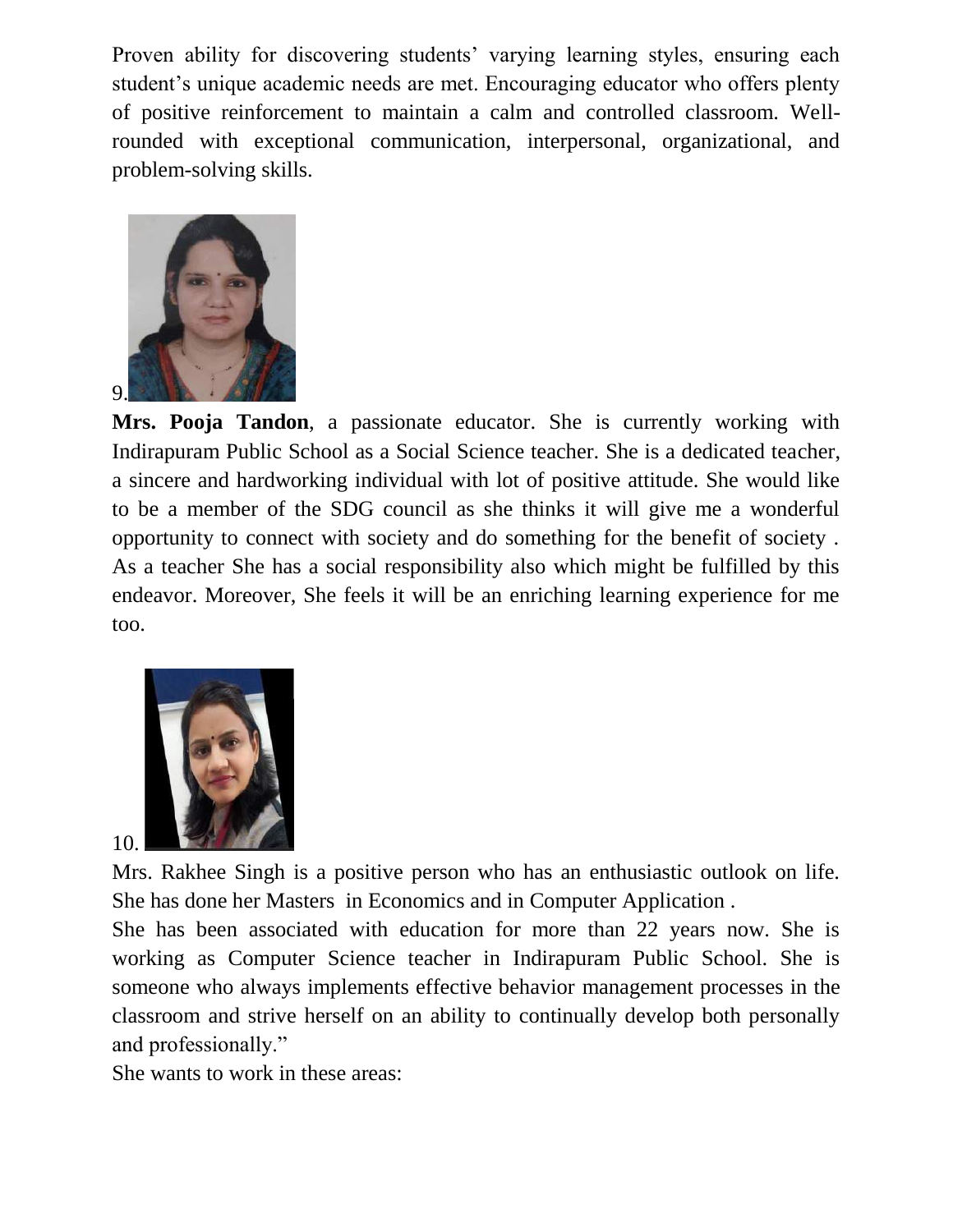1. Empowering the society: boosting the status of women through literacy, education, training and awareness creation.

2. Equal rights: women have equal power and equal opportunities for financial independence, education, and personal development.

3. Stop violence against women: eliminate all forms of discrimination and violence against women in the public and private spheres



**Mrs. Shivani Chaudhary,** 36 yrs old, married woman is a passionate person, filled with enthusiasm and zeal to learn and to be innovative.

Completed her MBA and PGDIM from Amity University and worked at MNC for 3 years. As more a family oriented person, chose teaching as her profession and after marriage completed B.ed along with Masters in Political Science.

Belongs to a family of freedom fighters, so love towards nation and society is inbuilt by birth. Wanted to be a part of WICCI as, considering it as a platform where can give a contribution towards reformation of better version of Uttar Pradesh.



**Mrs.Sakshi Gupta** 

She is an educator, having 8 years of experience in teaching. Presently working with Indirapuram Public School, Cambridge International, Indirapuram as a PRT teacher. Achievements are:NEP ambassador, certified Microsoft innovative educator, etc. Her vision is to develop Sustainability Literacy worldwide and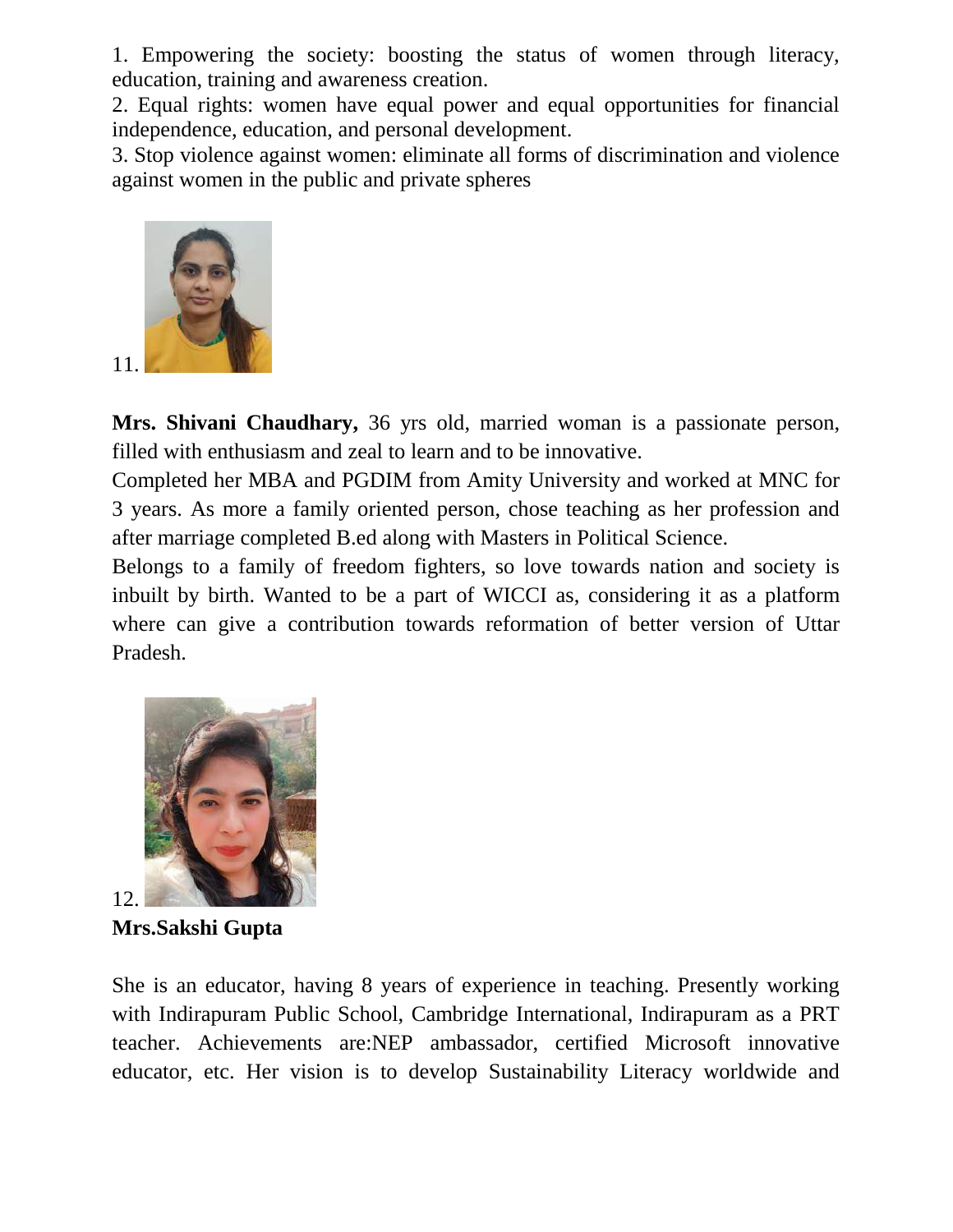empower engaged and committed global citizens to make informed and responsible decisions, and collectively build a sustainable future.



**Mrs. Shweta Shukla** is a sales professional working in one of the leading MNC in the pharmaceutical industry. Has been working for the last 20 years in the corporate sector. Firmly believes that be that small change what you expect to be present in our society. She is grateful for this opportunity to join this prestigious group and looks forward to working for the community. Will like to focus on all the concerned matters but preferably will like to focus on gender equality and environment related issues on this platform. Looking forward to being a part of the bigger picture.



**Ms. Mehak Chauhan**

Master in biotechnology, pursuing a PhD in biomedical sciences from the university of Edinburgh. Apart from being enthusiastic about research She is fond of teaching and has worked with NGO TIES where she used to teach indignant children English and Science. She is passionate about helping the society and is driven to take charge of collective responsibility to deliver a more equal world to the next generation. The world where no one is left behind.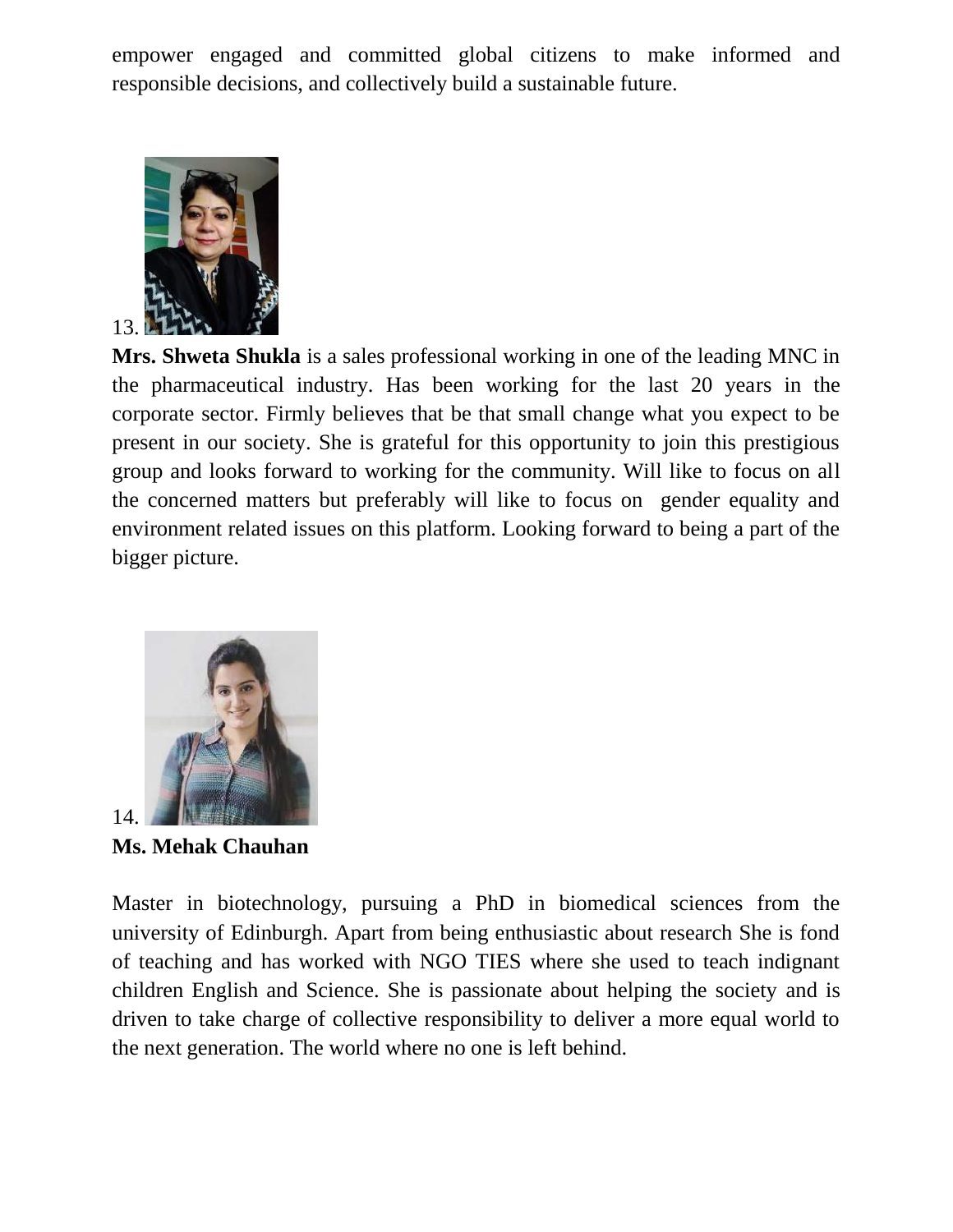

**Mrs. Sanjukta Patro**

Her Hobbies: Social work, singing, Listening Music, Reading Books, Teaching children, yoga, exercise and Play Badminton. Her Aim- She wants to teach poor children in many fields, give food and books to them. By taking help from Govt. make house for poor people. Make old age home. Make an ashram for orphan children. Her Total Professional Experience is 7 yrs. Her Educational Qualifications are: • MBA in Human Resource Management • Higher Diploma in Software Management (HDSM) • BSc. (Bachelor of Science)



**Mrs. Richa Saxena**

Educator at Indirapuram Public school, indirapuram , Ghaziabad. Her vision is "**Leaving no one behind**".

Everyone wants a society free of fear and violence and this is a great initiative by our government. She wants to be a part of this program to make our society equitable, universal access to quality education at all levels, health care and Social protection where physical and social well being are assured.

She was also part of GREEN SCHOOL INITIATIVE, FORUM OF PUBLIC SCHOOLS, ISA coordinator. Happy to share some of her achievements like:

Resource person to conduct the workshop on multidisciplinary approach with math concepts.

Presented two papers in RIE Bhopal.

Participated in a 30-30 STEM workshop conducted by IIT Gandhi nagar.

Participated in 20-20 Mathematical lamps conducted by IIT Gandhi nagar.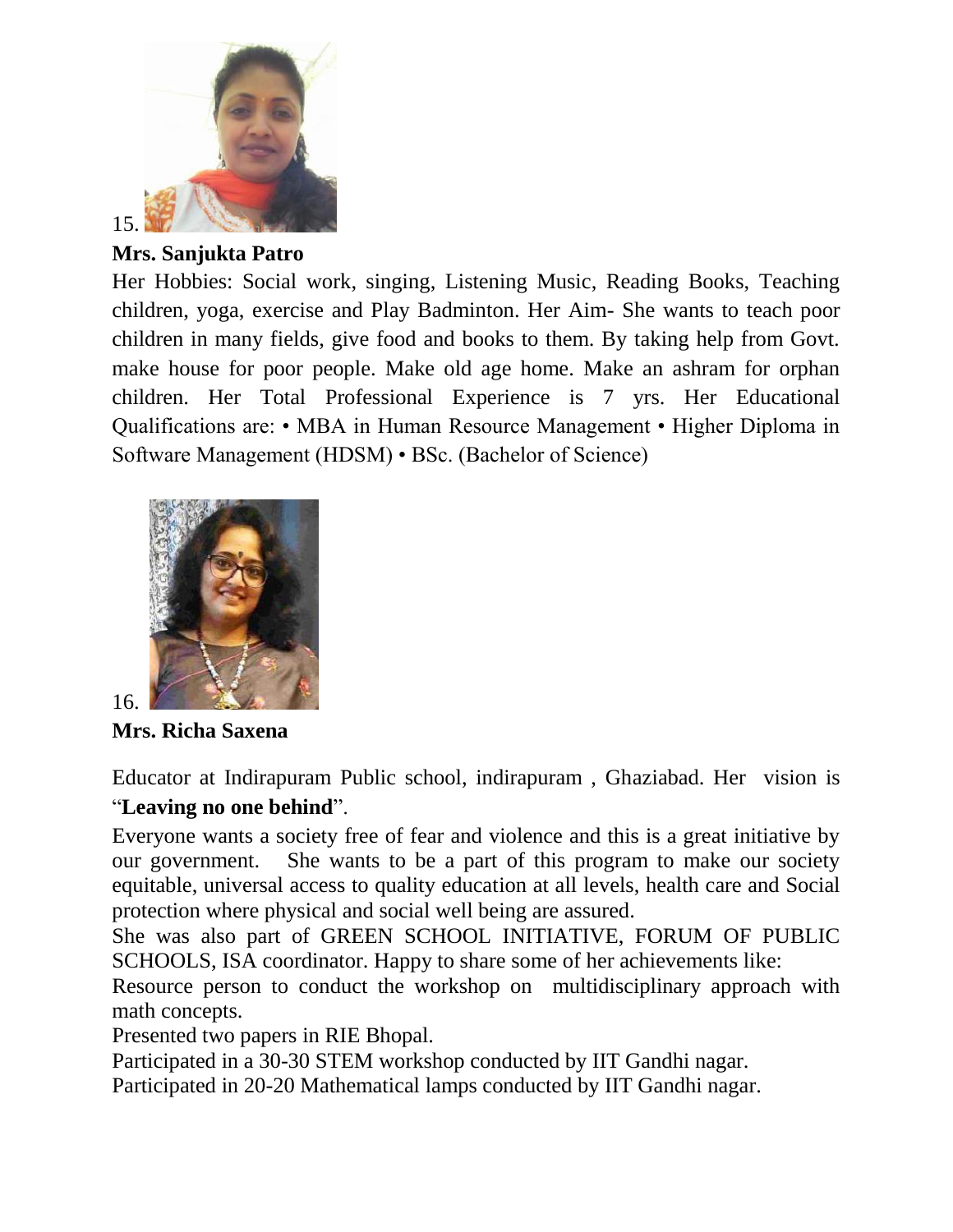

**Mrs. Papiya Lodh**

She is MA-B.Ed., with 25 years teaching experience. At present working as PGT in Indirapuram Public School, Indirapuram and completed 2 years Diploma in Computing and Application Programme from Aptech Institution, Allahabad & 9 months Diploma in Office Management Course from Brilliant Computer Centre, Allahabad along with a 9 month Diploma Course in Oil Painting from Camlin Art Institution, Bombay.

#### My area of interest

She is passionate about learning new things and implementing them in my workplace. She is interested in painting & creativity and uses her creative skills to create a positive and enjoyable learning experience for my students. She is conscious about the society at large and contributes to the society by carrying out social work. She is aware of the psychological and emotional problems faced by adolescents and have contributed to the development of psychological and emotional well-being of students.

#### Association with SDG

She has been associated with the SDG Programme since her school introduced and integrated it with the curriculum for each standard. First, worked to develop a clear understanding about these 17 goals and then started to find out the relationship between them and my textbook lessons. She ties to impart the kind of knowledge to her students to enable them to make ethical decisions that advance social justice, environmental protection and peace. Students learn to think about their own and other's needs and to consider the needs of future generations too.

She would like to join WICCI as an active member to contribute her efforts for the noble global cause.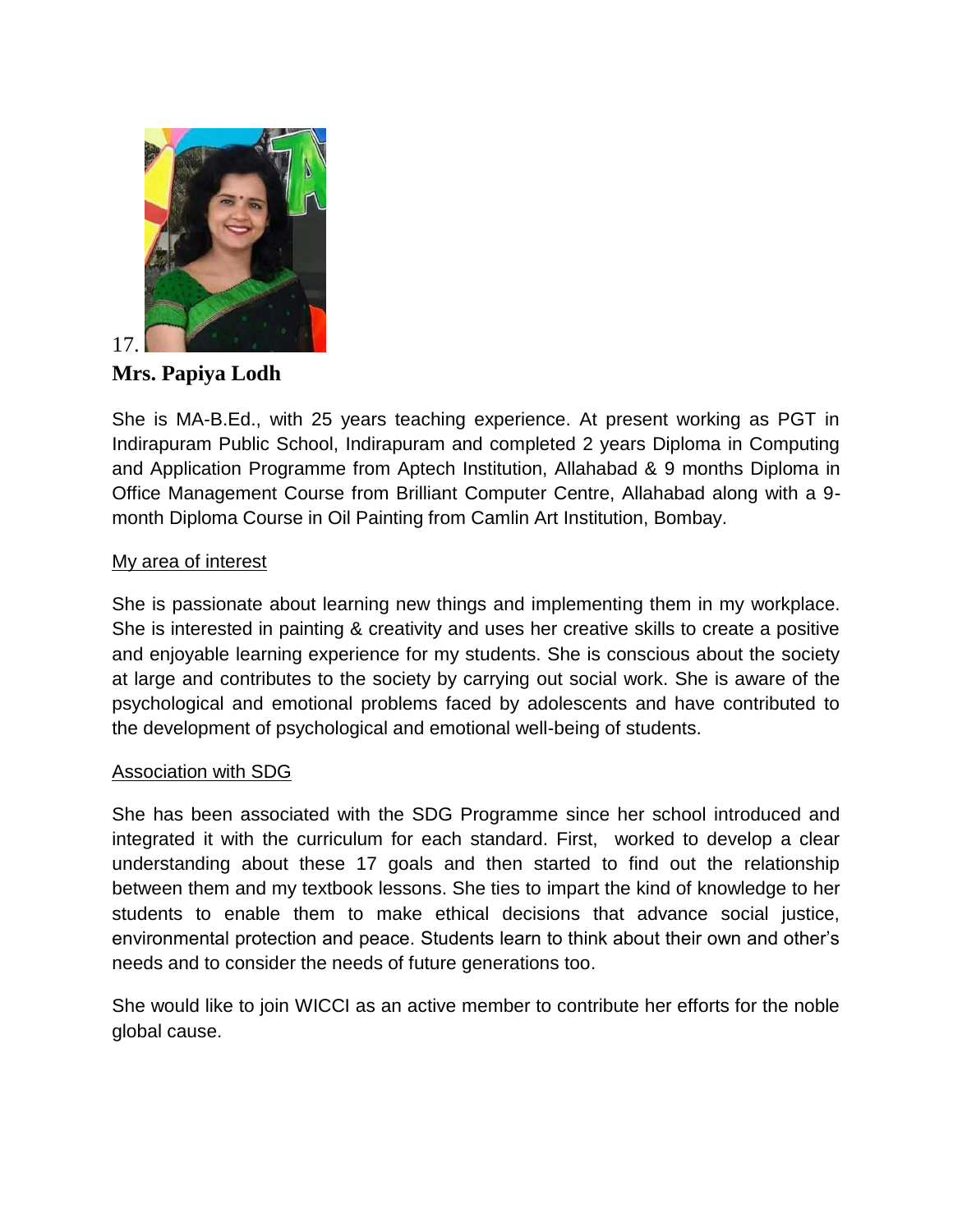

18.

### **Mrs. Vineeta Prakash**

Vineeta Prakash. has done MA (English), B.Ed and B.Sc. Around 15 years of experience in the education field. Actively contributed to the holistic development of the students' personality. Also handled school magazine as an editor, compering of the school events and the creation of SDG magazine of Indirapuram Public School.

Vision towards SDG is to motivate people to achieve global goals and create a better world for everyone. Eager to work with zeal and enthusiasm to bring about the change



# **Mrs. Bindu Agarwal**

She has done M.A(English), B.Ed,NTT and has approx 17 years of teaching experience. Actively handled assigned duties like class coordinator, External competition,school clubs like community outreach. Enthusiastic to learn more and more and believe to reach greater heights Wanted to be a member of WICCI as to bring about the change in the various aspects of life .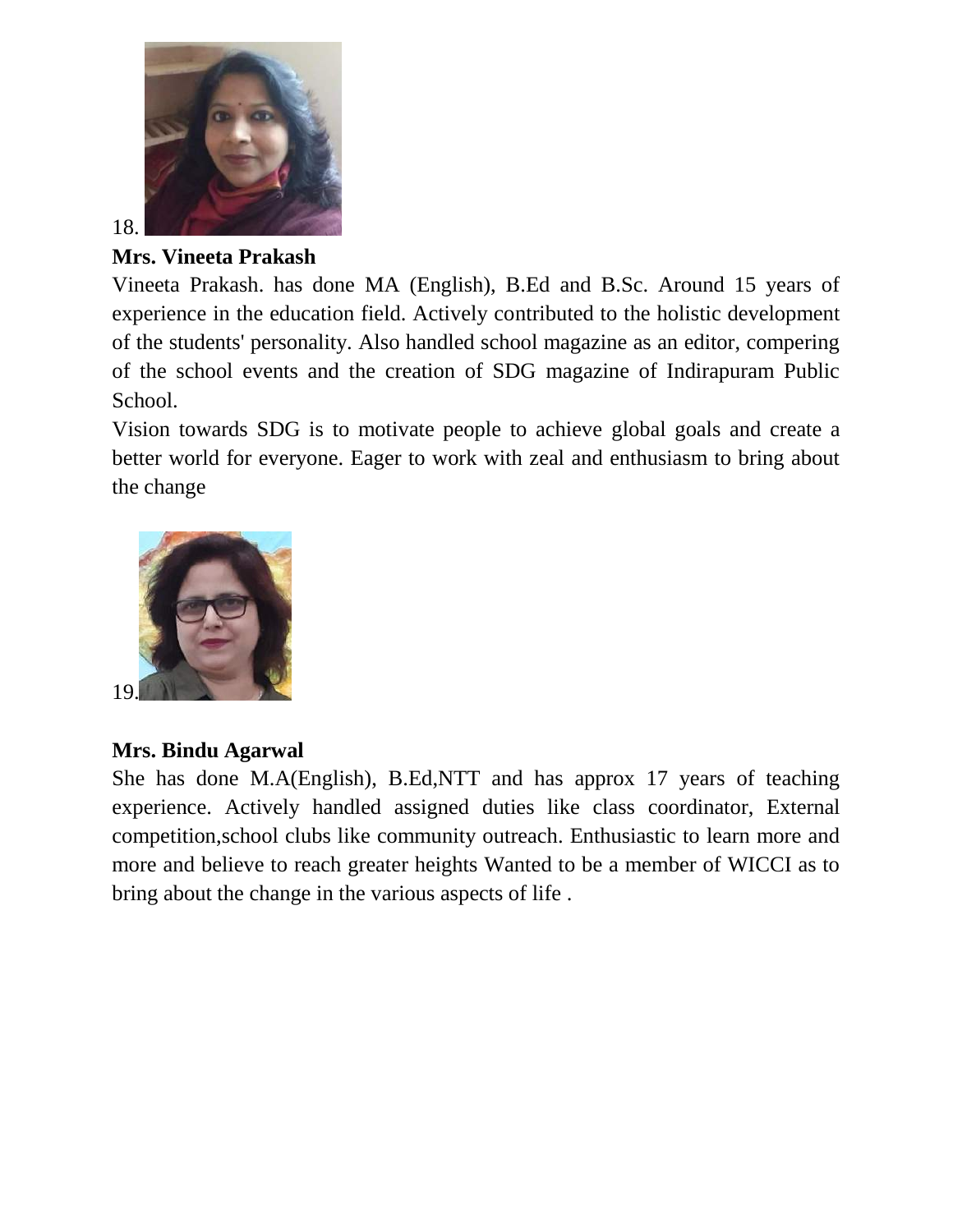

**Mrs. Suniti Gaur,** working in Indirapuram Public School as a Science teacher is into teaching since 35 years.Done BSc.,B.Ed. and HDISM and was a NSS leader for 2 years.Participated in many debate competition and cultural programs. Wanted to always contribute for the betterment of society and work to follow the SDG goals in a positive manner and also for women upliftment.



 **Mrs. Roli Singh**

She has done MSW, MA (English), B.Ed and B.Sc.

 She has an experience of nearly 15 years in the field of education . Actively contributed to the overall development of the students' personality. Also handling exam and time table departments in school . Worked as Item writer for SAFAL in association with CBSE. Her vision towards SDG is to sensitize and encourage students and peers to be more responsible towards our nature and world.